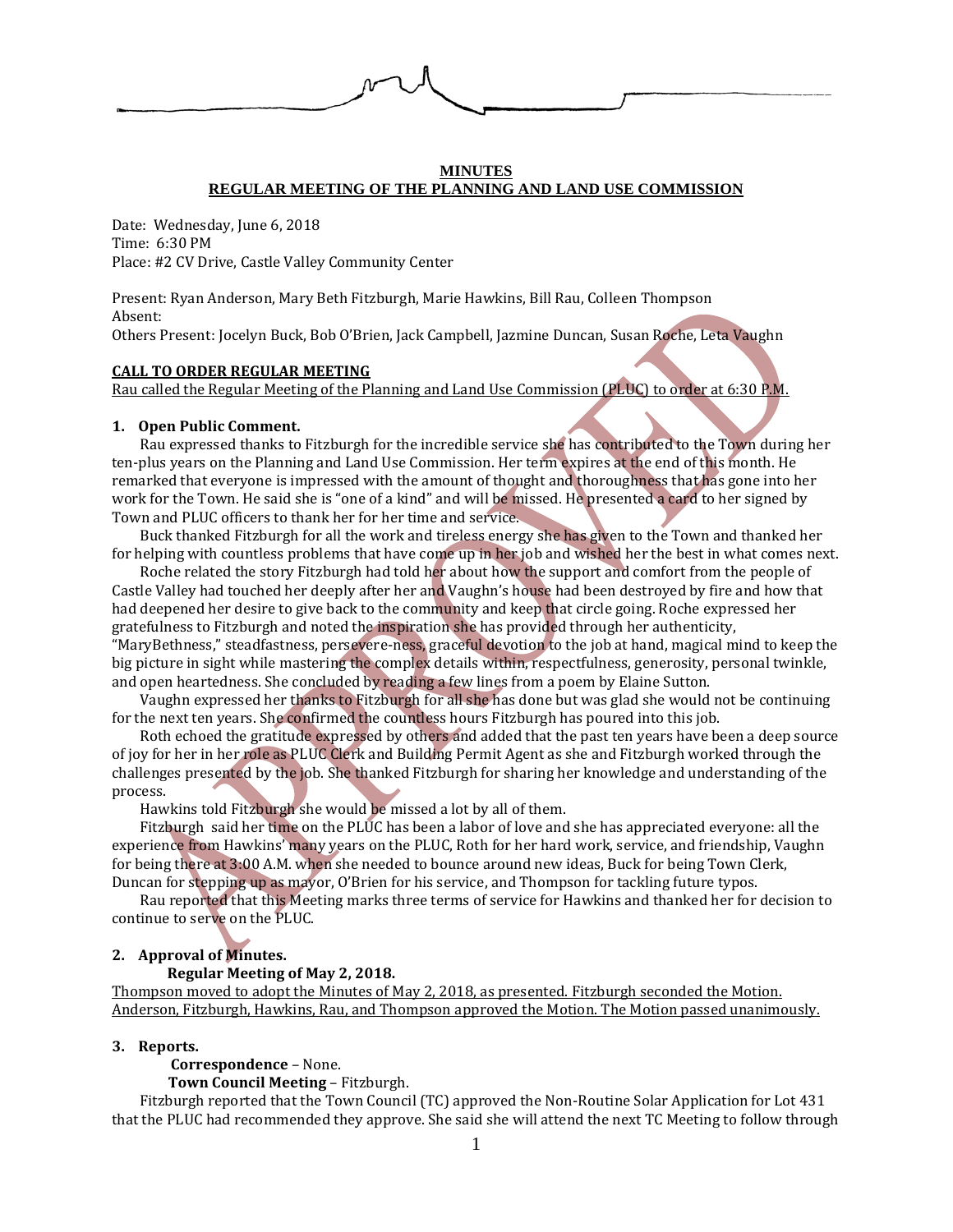

on proposed amendments to Ordinance 85-3. Thompson volunteered to attend future TC Meetings and report back to the PLUC.

**Permit Agent** – Interim Permit Agent - Roth

#### - **Permit Activity.**

Roth's report showed permits issued for two sheds and the solar permit on Lot 431. She also approved a Temporary Dwelling Permit Renewal that took effect on June 1, 2018, which will show on next month's report.

## - **Updates on Recent Applications.**

Roth reported that a Certificate of Occupancy on Lot 1 and several solar permits are in the works. She also reported that she received today two non-permanent conditional use permits for exclusionary fencing for commercial agriculture on Lots 54 and 55. She will review the applications for completeness and prepare them for review at next month's PLUC Meeting. She will send copies to PLUC Members once they are ready. Notifications to neighbors will be mailed later this month.

Fitzburgh noted that the PLUC must first address the commercial agriculture designation and make its recommendation to the TC on that status and then review and make a further recommendation regarding the request for exclusionary fencing.

# **Procedural Matters.**

Roth reminded Members that the July PLUC Meeting is scheduled for July 11 because of the July 4 holiday.

#### **NEW BUSINESS – None.**

#### **UNFINISHED BUSINESS**

4. Discussion and possible action re: amendments to Ordinance 95-6: An Ordinance regarding the Building Permit and Other Land Use Permit Processes to align it with proposed amendments proposed to Ordinance 85-3 (tabled).

Fitzburgh moved to untable Item 4. Anderson seconded the Motion. Anderson, Fitzburgh, Hawkins, Rau, and Thompson approved the Motion. The Motion passed unanimously.

Fitzburgh guided PLUC Members through the changes made at or after the last Meeting. Ordinance 95-6: Section 1: 95-6 provides the basis for the applications. This paragraph states that the Building Permit Information Sheet specifies the submissions, forms and agreements which the Town requires for building permits, and the specifications for other applications are included on the individual applications. Rau suggested deleting the word "clearly" on line 3. Everyone agreed it could lead to future confusion. The reference to fees in line 3 was removed because fees are addressed in Resolution 2013-1.

In Section 1.1 specifications for building permits are detailed. The phrase "or for any other project that requires a Grand County Building Permit" was added to avoid trying to list every single project that would require a Grand County building permit and to cover future changes made by Grand County.

Mayor Duncan reported that Orion Rogers and another representative of the Southeastern Utah Health Department (SEUHD) met with her and said that Castle Valley (CV) cannot regulate septic systems with a separate septic permit and cannot be more restrictive in its requirements unless SEUHD grants approval. According to Rogers, the Town should follow state administration rules and regulations regarding septics. So, according to Fitzburgh, some of the items on page 2 (such as items "c", "d", and "l") that refer to septic systems may need to be modified after Rogers presents to the TC at its June Meeting and to the PLUC at its July Meeting. Duncan said SEUHD representatives also said that references in our ordinances to the State Sanitarian need to be changed to "local health department." Fitzburgh said that an SEUHD permit application she reviewed was very similar to the CV permit form. She suggested that the Town ask SEUHD to include some of their concerns on its own application form. She also suggested that the Town consult David Church (Utah League of Cities and Towns) and the Utah ombudsman office for property rights for their opinions on what rights the Town has to regulate septic systems and setbacks. Rogers also told Duncan that there is no reason to limit the number of septic systems on a lot to just one, so Fitzburgh said that item d may need to be deleted. Mayor Duncan will see that Rogers gets copies of the Utah Geological Society septic density study and the Town's water study.

In item "i" (page 2) PLUC Members agreed that the phrase "additional earthwork has been done since the drainage review was performed or" was unnecessary and deleted it.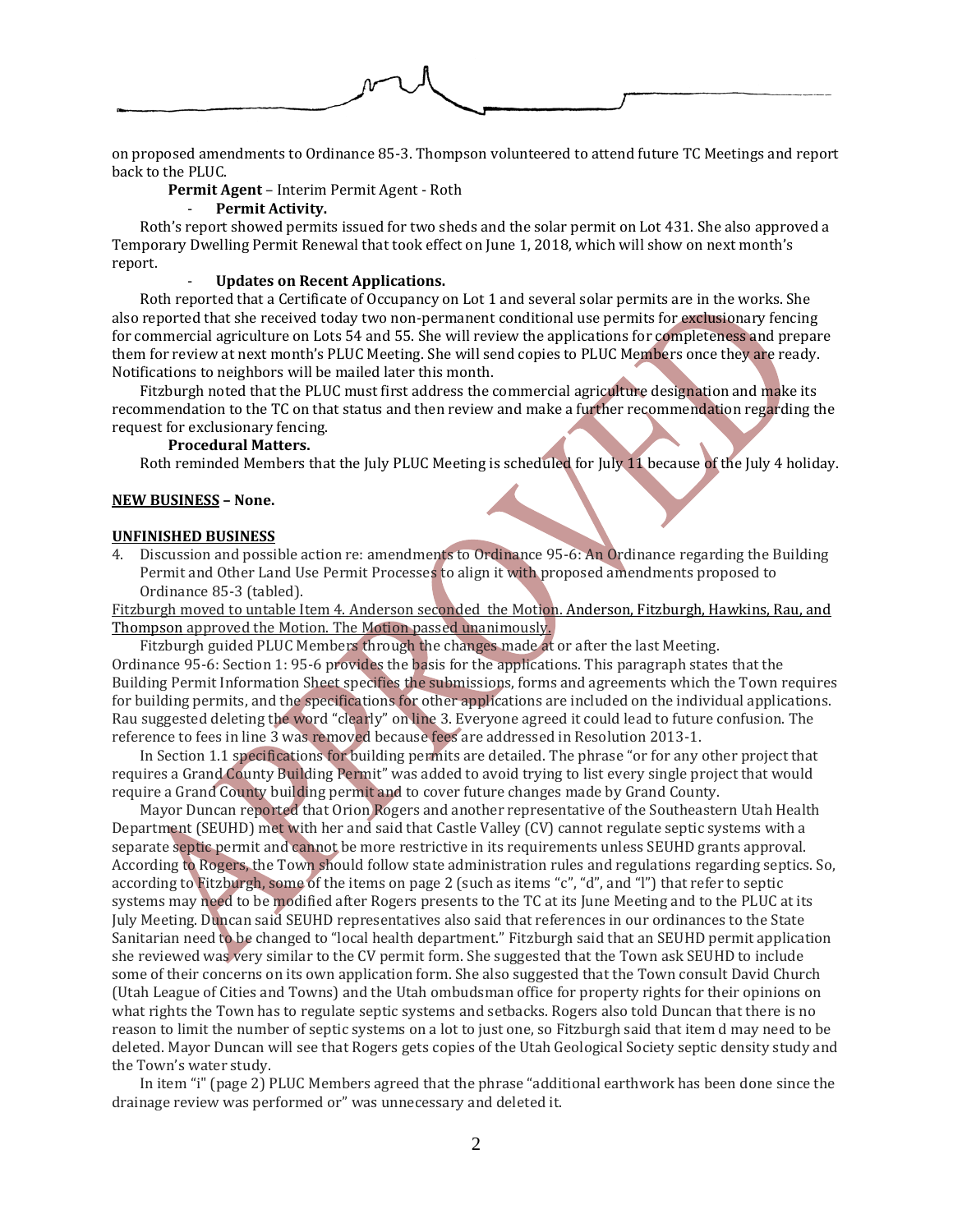

Item "l" which prohibits burying of decommissioned buildings and requires proper storage and disposal was added at Rau's request.

Item "n" designates the Building Permit Agent (BPA) as the person to perform grade reviews instead of the Roads Manager.

On page 3, Section 1.2 outlines requirements for electrical and solar energy system permits. Detailed information is also included on the application forms. Item "A" was deleted because the information is now included on and specific to each permit.

Item "e" repeats the designation of the BPA as the person to perform grade reviews.

Section 6.b. (pages 4/5) designates the BPA as the person to determine if a building permit is routine or nonroutine. It also designated the PLUC Chair to sign permits when the PLUC is the Land Use Agent. Item 6.c. designates the Mayor to sign permits when the TC is the Land Use Agent.

Item 7.a. (pages 5/6) clarifies the signing procedure. PLUC Members agreed to change "State Sanitarian" to "local health department." Roth will scan the document for reference to the "State Sanitarian" and the reference will be changed accordingly, as approved by SEUHD.

Item 7.d. adds the qualifier that only amendments that affect the permit would be cause for not extending the permit as allowed.

The Building Permit Information Sheet (BPIS) was reviewed as follows:

Page 1, paragraph 3, was added regarding the prohibition of burying decommissioned structures, etc., to reflect the change in 95-6 [1.1(l)]. Fitzburgh said the phrase in paragraph 7 was taken from the Watershed Ordinance. PLUC Members discussed whether the reference here to "State Sanitarian" should be changed since it is the language used in the Ordinance. Fitzburgh stated that whatever is put into the information sheets and permits must be ordinance-based. No decision was made on this.

The change under Submission Requirements reflects the change in  $95.6$  (1.1) that requires building permits for "any other project that requires a Grand County Building Permit Application." References to the "State Sanitarian" in the following paragraphs will be changed to "local health department" as approved by SEUHD.

Fitzburgh noted that Section F under Submission Requirements added "setbacks, fencing, outdoor lighting, etc." to clarify the purpose of the Certificate of Occupancy.

The BPIS will require further modification after consultation with SEUHD.

The CV Grade Review cannot be adopted until amendments to 85-3 have been adopted. PLUC Members did agree to correct "Roads Manager" with "Building Permit Agent" at the bottom of the form to reflect changes in 95-6.

The CV Drainage Review was modified to include the reference from 95-6 requiring that entrances and exits of washes, drainages, and/or waterways not be altered. This applies to all drainage reviews so it simplifies the form. These changes are not affected by proposed amendments to 85-3, so the form can be put into use immediately.

New language from proposed amendments to 85-3 was added to the Acknowledgement of One Dwelling Per Platted Lot form, so it cannot be adopted until amendments are adopted by the TC.

No substantive changes were made to the Acknowledgement of Short-Term Rentals Prohibited form, so it can be used immediately.

No changes were made to the Certificate of Occupancy Review form, but it may need to be changed if 85-3 is modified.

Some changes to the Septic Permit were made to reflect proposed amendments to 85-3. Adoption of the changes here should wait until after the Meetings with SEUHD and after 85-3 has been adopted.

The only changes made to the Routine Solar Energy System (SES) Permit Application were to eliminate the Building Permit Information Sheet as a requirement, to list the specific documents from the Grand County Residential Solar Photovoltaic (PV) System Plan Review (SPSPR), and to require signatures from both the property owner and the contractor. These changes are not affected by proposed amendments to 85-3 and can be adopted immediately.

The above changes were also made to the Nonroutine SES Permit Application with the addition of clarification that the total combined square footage of all ground-mounted or pole-mounted panels or modules shall not exceed 1500 square feet. This application can be adopted immediately.

The Electrical Permit Application was modified to accommodate a request from Brian Murray that the plot plan be simplified or deleted from requirements when upgrades and/or repairs are made that do not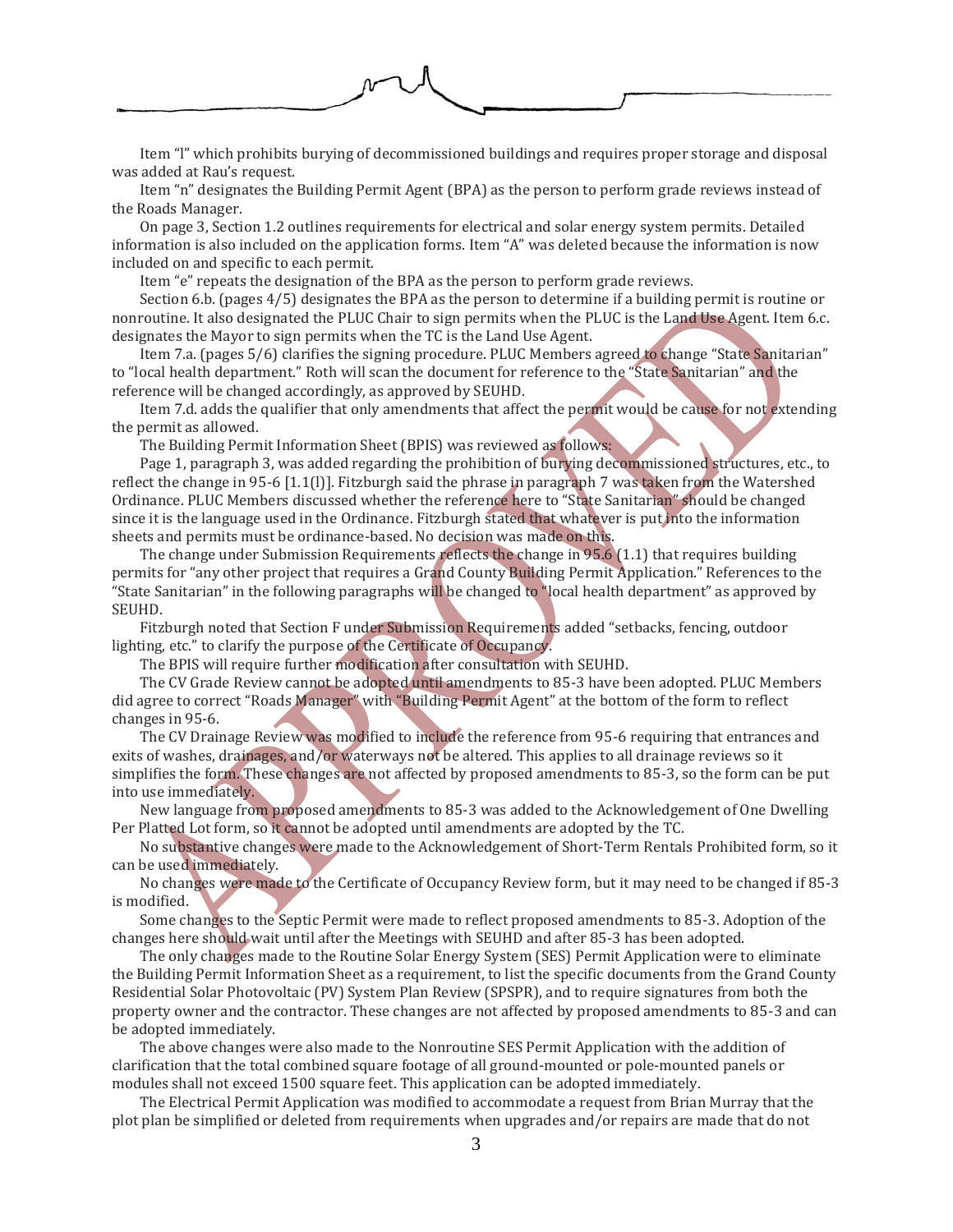

require a new service entrance. It also adds a possible requirement for a change-of-use statement when electricity is added to an existing building for the first time, as well as legal disclaimers and the signatures of both property owner and contractor. The changes are not affected by proposed amendments to 85-3 and can be applied immediately.

Changes to the Decommissioning Contracts for Temporary Dwellings (Routine) and for Previous Structures (Non-Routine) and the Temporary Dwelling Permit (TDP) and TDP Renewals were postponed until proposed amendments to 85-3 are finalized.

Fitzburgh included a copy of a previous SEUHD application for Onsite Waste Water Review and references from Utah State law regarding onsite wastewater systems, and a list of proposed questions for SEUHD that can be reviewed by PLUC Members before Rogers' visit at its July Meeting. Anderson moved to retable Item 4. Thompson seconded the Motion. Anderson, Fitzburgh, Hawkins, Rau, and Thompson approved the Motion. The Motion passed unanimously.

5. Discussion and possible action re: revisions to Resolution 2013-1: A Resolution to Adopt a Permit Application and Fee Schedule (tabled).

Fitzburgh moved to untable Item 5. Anderson seconded the Motion. Anderson, Fitzburgh, Hawkins, Rau, and Thompson approved the Motion. The Motion passed unanimously.

Fitzburgh described proposed changes to the Resolution:

Contact information for building permit agent and water rights agent simplified by removing names and using office contact information.

Item 1 (page 1) – "fences higher than six feet" changed to "seven feet" to correspond with Grand County requirements. Reference to "item 6 below" deleted because no longer applies.

The references to Septic permit and to Sanitarian in Item  $6$  (page 2) will be modified accordingly after meetings with Orion Rogers, SEUHD.

Hawkins questioned the need for Temporary Dwelling Permit (TDP) Renewals and whether tracking was even feasible. Roth replied that she pulls a report each year of TDP renewals and notifies the property owner a month in advance.

Fitzburgh explained that Item 12 Variance Request provides a process for a partial refund if the variance does not proceed to the Variance and Appeal Officer (VAO). She informed Mayor Duncan that the contract with the VAO will need to be renegotiated to comply with changes in Appeals fees in Item 13 (page 3).

Fitzburgh will ensure that the most current copy of proposed changes to Resolution 2013-1 is provided to PLUC Members for its next Meeting.

PLUC Members agreed to hold a Public Hearing at its July 11, 2018, Meeting.

Fitzburgh moved to retable Item 5. Hawkins seconded the Motion. Anderson, Fitzburgh, Hawkins, Rau, and Thompson approved the Motion. The Motion passed unanimously.

6. Discussion re: topics, themes, and process for the General Plan Survey (tabled).

Thompson moved to untable Item 6. Anderson seconded the Motion. Anderson, Fitzburgh, Hawkins, Rau, and Thompson approved the Motion. The Motion passed unanimously.

Thompson reported that she had not received any responses to the notice she put out on the Castle Valley Community Page (Facebook). Rau asked Roth to send a digital copy of the notice to the Town Clerk and ask her to email it to the Town's mail list. Thompson agreed to have responses directed to her email.

Workshops, open houses, suggestion boxes, interactive on-line surveys, non-anonymous surveys, etc., were discussed as means to increase and improve public input.

Suggestions for survey topics and issues included quality of life, capital investments, greenbelt lots, fencing, temporary accessory dwellings, conditional use permits for home/premises occupations, and speeding.

Rau requested that Mayor Duncan solicit input from TC Members and provide feedback to the PLUC at its September Meeting. He stressed that he wants to hear what is on the minds of TC members. He will also request input from the Fire Commission.

Suggestions for improving the effectiveness of the survey input included providing background information for some of the questions, avoiding leading questions, keeping the size manageable, reviewing earlier surveys and bringing back pertinent questions, providing options for further feedback, using a non-